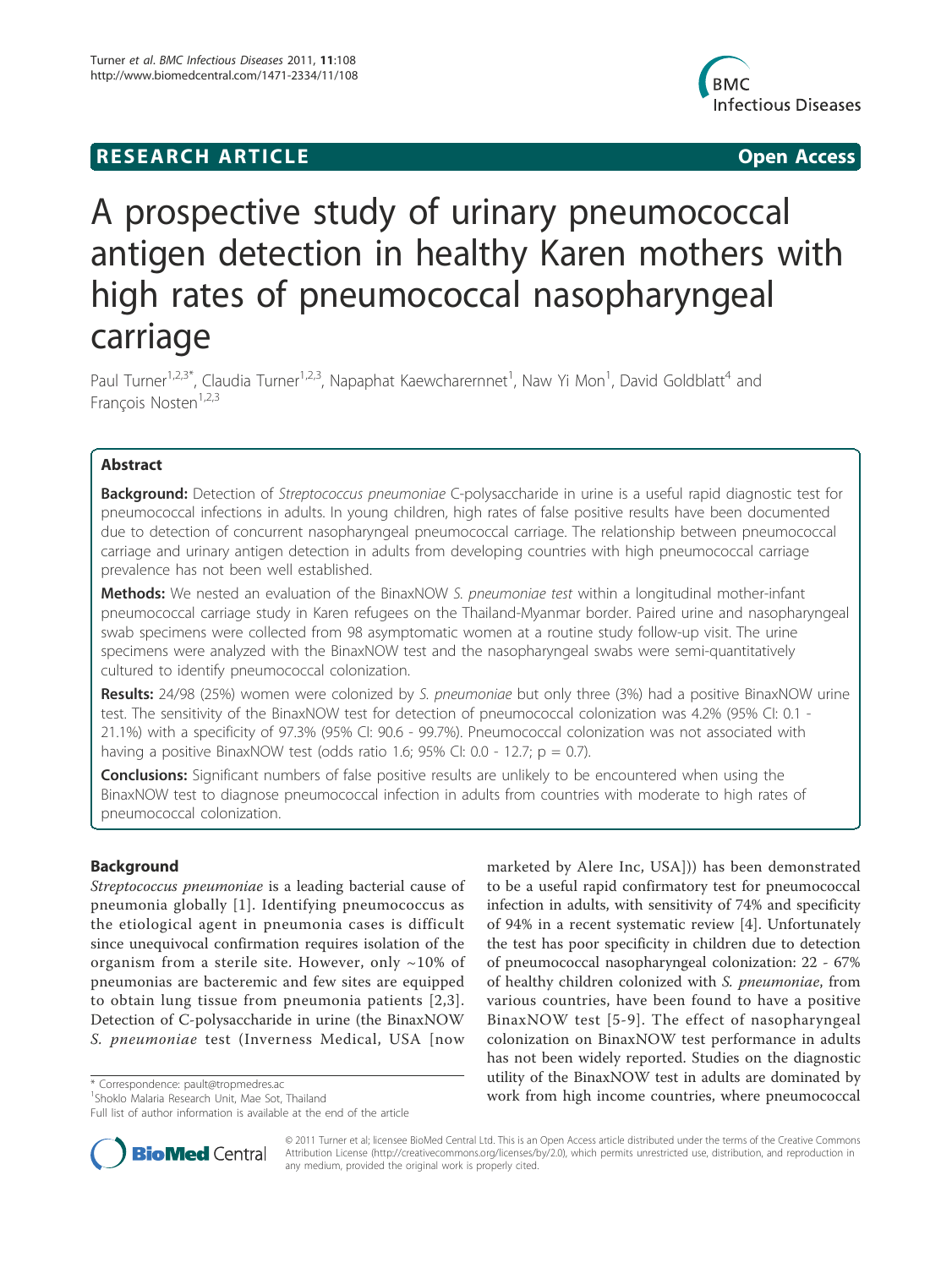carriage rates are relatively low, e.g. 8% in the UK [10]. A single study has included a formal assessment of the influence of concurrent pneumococcal colonization on the BinaxNOW result: 12% of Spanish HIV-positive patients in the study control group were colonized with S. pneumoniae but none had a positive urinary antigen test [11]. Adult pneumococcal carriage rates in lower income countries are often much higher than in developed countries. We have recently demonstrated pneumococcal carriage in 19-27% of young mothers in a Karen refugee population [12]. If this high rate of colonization translates to the presence of antigen in the urine it may limit the diagnostic utility of the Binax-NOW test in certain populations.

In this study we sought to determine whether, in an area with a moderate to high pneumococcal carriage rate in young adults, the BinaxNOW S. pneumoniae urinary antigen test detected asymptomatic pneumococcal nasopharyngeal colonization which would limit its utility as a diagnostic test for pneumococcal infection.

## Methods

The evaluation was nested within a longitudinal pneumococcal carriage study conducted in Maela, a densely populated camp for Burmese refugees mainly of Karen ethnicity, 500 km northwest of Bangkok, Thailand [12]. Monthly nasopharyngeal swabs (NPS) were collected from 234 infants and their mothers from birth until 24 months of age. NPS were collected into STGG transport medium (prepared in-house) and processed according to the WHO pneumococcal carriage detection protocol [13].

Between February and April 2010, mothers were asked to provide a urine specimen at a scheduled NPS visit. Women were excluded from participating if they had been treated for pneumonia in the preceding three months or had any symptoms of respiratory infection (fever, earache, coryza, cough, or chest pain) in the preceding six weeks. Urine specimens were collected into sterile containers (Sterilin, UK) and stored at 2-8°C until analysis.

BinaxNOW S. pneumoniae urinary antigen testing was undertaken on the day of specimen collection, following the manufacturer's instructions. Nasopharyngeal swabs were frozen at -80°C for up to seven weeks prior to culture. Briefly, the NPS in STGG were fully thawed and 10 μl was cultured on Columbia CNA agar with 5% sheep blood (bioMerieux, France). Plates were incubated overnight at  $36^{\circ}$ C in 5% CO<sub>2</sub>. S. pneumoniae was identified by colonial morphology and optochin susceptibility (zone diameter ≥14 mm) with confirmation by bile solubility when the optochin zone diameter was 7-13 mm. Colonization density was assessed by estimating the number of pneumococcal colonies in each of the four agar plate quadrants:  $1+$  (growth in quadrant 1 [inoculation area/primary streak] but <10 colonies in quadrant 2), 2+ (>10 colonies in quadrant 2 but <10 colonies in quadrant 3), 3+ (>10 colonies in quadrant 3 but <10 cols in quadrant 4), or  $4+$  (>10 colonies in quadrant 4). Dense colonization was defined as 2+ or more growth of S. pneumoniae on the primary culture plate. Laboratory personnel processing the NPS were unaware of the urinary antigen results.

Data were entered into a Microsoft Access 2003 database (Microsoft, USA) and systematically checked for errors. Statistical analysis was carried out in STATA 10.1 (StataCorp, USA): participant's ages were described by the median and range since non-normally distributed; sensitivity and specificity were calculated using the "diagt" module [14]. Two-tailed p-values of <0.05 and odds ratios with 95% confidence intervals not spanning 1.0 were considered significant.

Written consent was gained from all participants prior to enrollment in the study. Ethical approval was granted by the Ethics Committee of The Faculty of Tropical Medicine, Mahidol University, Thailand (MUTM 2009- 306) and the Oxford Tropical Research Ethics Committee, Oxford University, UK (031-06).

## Results

One hundred urine specimens were collected: 98 specimens were accompanied by a NPS and these urine-NPS pairs are considered further. The median participant age was 25 years (range: 15 - 40).

Three of the ninety eight (3%) urine specimens were positive by the BinaxNOW test. From the NPS cultures, 24/98 (25%) of women were colonized by S. pneumoniae at the time of urine collection, including 3/24 women (13%) who were densely colonized. The sensitivity of the BinaxNOW test for detection of pneumococcal colonization was 4.2% (95% CI: 0.1 - 21.1%) with a specificity of 97.3% (95% CI: 90.6 - 99.7%) (Table 1). Nasopharyngeal pneumococcal colonization was not associated with a positive BinaxNOW test (odds ratio 1.6; 95% CI: 0.0 - 12.7;  $p = 0.7$ ).

Five colonized women were carrying non-typeable (unencapsulated) pneumococci, and therefore would not be expected to develop a positive BinaxNOW test. The remaining 19 colonized women carried typeable pneumococci (Table 2). The single positive BinaxNOW test was from a woman colonized by a serotype 5 pneumococcus. Excluding the five women with NT colonization did not alter the overall results: the sensitivity of the BinaxNOW test for detection of typeable pneumococcal colonization was  $5.3\%$  (95% CI: 0.1 - 26%), the specificity was 97.5% (95%CI: 91.2 - 99.7%), and carriage of a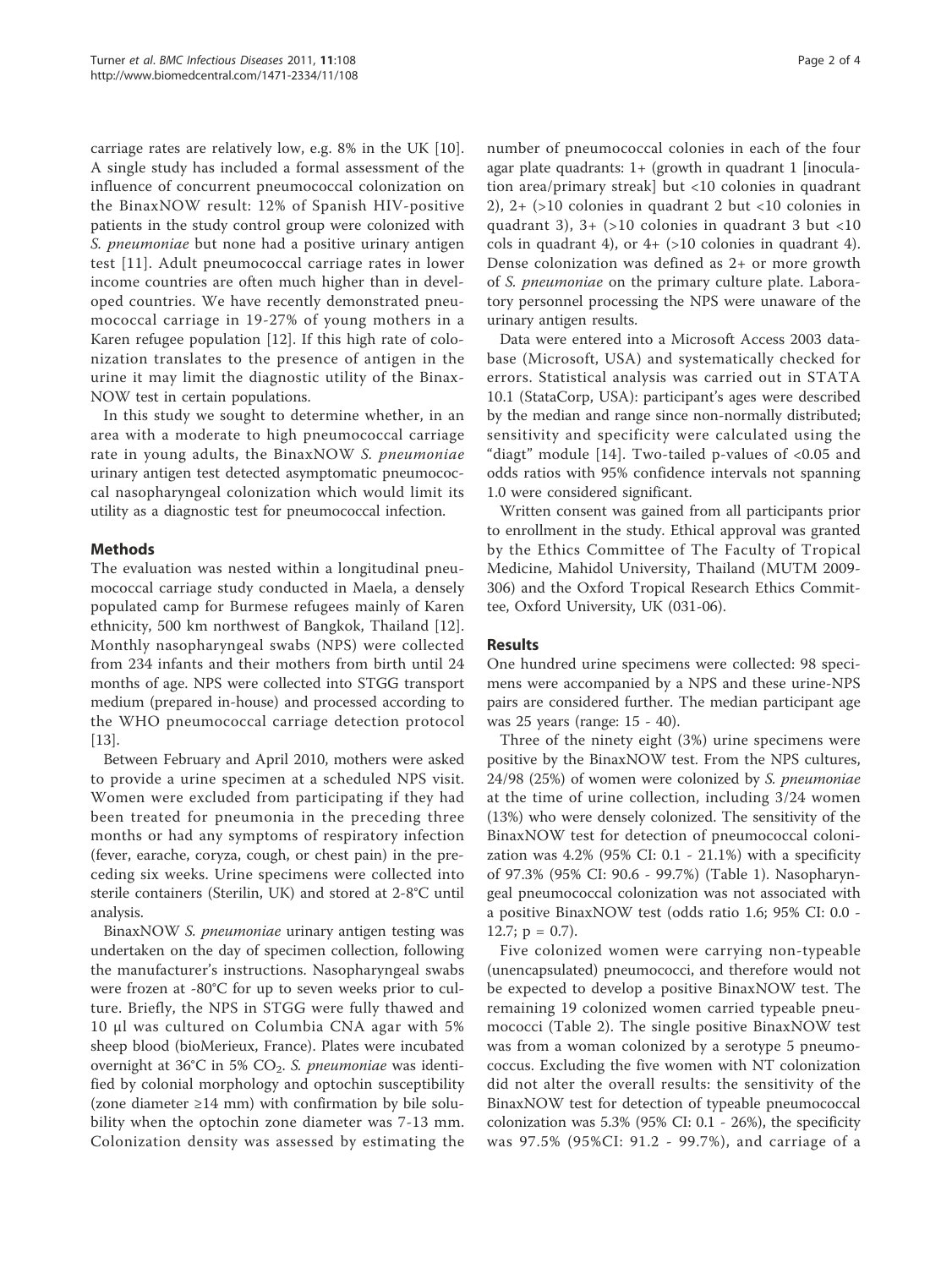|                          |                 | <b>NPS</b> culture        | <b>Total</b>                  |    |
|--------------------------|-----------------|---------------------------|-------------------------------|----|
|                          |                 | S. pneumoniae<br>isolated | S. pneumoniae<br>not isolated |    |
| BinaxNOW urinary antigen | Positive        |                           |                               |    |
|                          | <b>Negative</b> |                           |                               | 95 |
|                          | <b>Total</b>    | 24                        | 74                            | 98 |

Table 1 BinaxNOW S.pneumoniae urinary antigen test and nasopharyngeal swab culture results

typeable pneumococcus was not associated with a positive BinaxNOW test (odds ratio 2.1; 95% CI: 0.0 -  $17.5\%$ ; p = 0.5).

## **Discussion**

We found that, despite a colonization rate of 25%, only 3% of healthy adult women had a positive pneumococcal urinary antigen test. This 3% (95% CI: 0 - 9%) false positive rate is similar to that found in the systematic review and prospective study of Boulware and colleagues, who reported an overall specificity of 94% (95% CI: 93-95%) for adult pneumonia diagnosis and a 2% false positive rate (1/63) in their non-pneumonia controls (17 HIV positive, and 46 HIV negative) [4]. Interestingly women who had a positive urine antigen result did not have significantly higher odds of being colonized by S. pneumoniae than those with a negative test, but the sample size is small. Only one of the women with a positive urinary antigen test had evidence of pneumococcal nasopharyngeal colonization. The other two women gave no history of recent symptoms of, or treatment for, a respiratory infection. It is possible that they may have had a pneumococcal infection several months prior to testing or had recently cleared pneumococcus from the nasopharynx, since detection of

|  |  |  |  |  | <b>Table 2 Serotypes of carried pneumococci</b> |
|--|--|--|--|--|-------------------------------------------------|
|--|--|--|--|--|-------------------------------------------------|

| Serotype     | Number of isolates |
|--------------|--------------------|
| 3            | 1                  |
| 5            | $\overline{2}$     |
| 6B           | 1                  |
| 15A          | $\overline{2}$     |
| 15B          | 1                  |
| 17F          | 1                  |
| <b>18F</b>   | 1                  |
| 19F          | 3                  |
| 19A          | $\overline{2}$     |
| 22F          | 1                  |
| 23F          | 1                  |
| 28F          | 1                  |
| 35C          | $\overline{2}$     |
| Non-typeable | 5                  |
| <b>Total</b> | 24                 |

pneumococcal urinary antigen is possible at least six months after pneumonia diagnosis in a small number of cases [15].

Compared with the results from studies of young children, it is unclear why, with a carriage rate of 12% in the evaluation of BinaxNOW in Spanish HIV-positive adults, no urine specimens were positive for pneumococcal antigen [11]. There may be differences in how polysaccharides are handled by the immune system in infants compared to adults or there may be issues related to colonization density in adults compared to infants that explain the differences. In our carriage study the overall pneumococcal carriage prevalence was 76% in infants and 24% in mothers. In the infants, dense pneumococcal colonization was observed in a significantly higher proportion of infant culture-positive swabs than mother swabs (47% vs 25%, p < 0.0001) (unpublished data). This may indicate that pneumococcal colonization density plays a role in the high false positive rate for the BinaxNOW test in young children, although in previous studies of children alone have not been able to confirm this [6,9]. A prospective study of urinary antigen detection in infant and adult pneumococcal carriers from the same population may clarify this potential association.

The main limitation of our study was the relatively small sample size: we may have missed a small association between pneumococcal colonization (particularly if this is related to colonization density) and a positive BinaxNOW test as a result of the small numbers of positive urinary antigen tests in our participants. Further studies, either a larger study in our population or in a setting with an even higher prevalence of adult pneumococcal colonization, are warranted to confirm our findings.

### Conclusions

This study provides reassurance that significant numbers of false positive results are unlikely to be encountered when using the BinaxNOW test to diagnose pneumococcal infection in adults from countries with moderate-high rates of pneumococcal colonization. It provides indirect evidence that test performance may be similar in low income countries to that reported from high income country studies. Further studies from areas with even higher adult pneumococcal colonization rates, such as Africa, should be considered. Although these results are